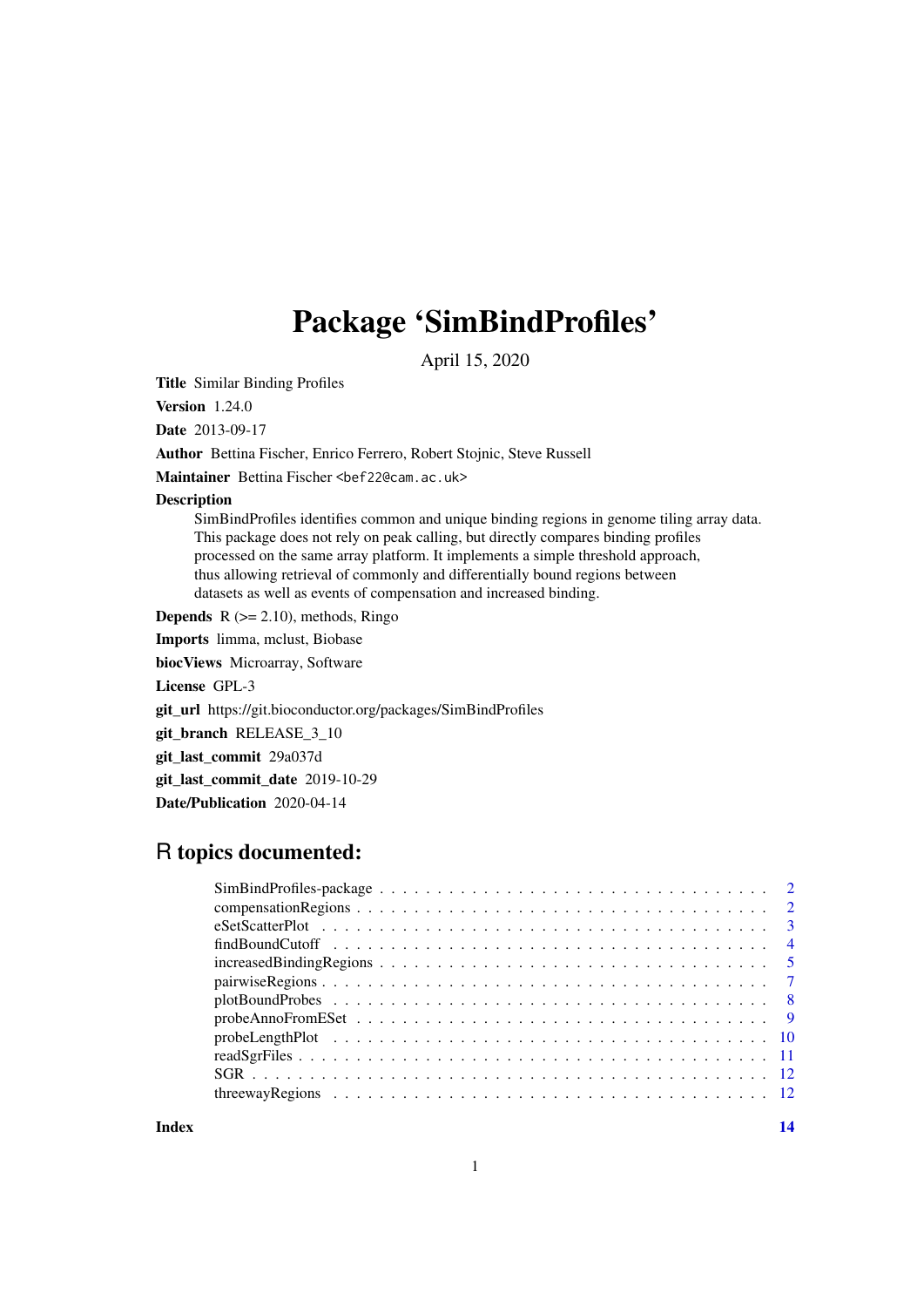#### <span id="page-1-0"></span>SimBindProfiles-package

*Similar Binding Profiles, identifies common and unique regions in array genome tiling array data*

# Description

SimBindProfiles, identifies common and unique binding regions in genome tiling array data. This package does not rely on peak calling, but directly compares binding profiles processed on the same array platform. It implements a simple threshold approach, thus allowing retrieving commonly and differentially bound regions between datasets as well as events of compensation and increased binding.

# Details

| Package: | <b>SimBindProfiles</b> |
|----------|------------------------|
| Type:    | Package                |
| License: | $GPL-3$                |

#### Author(s)

Bettina Fischer <bef22@cam.ac.uk> Enrico Ferrero <ef300@cam.ac.uk> Robert Stojnic <rs550@cam.ac.uk> Steve Russell <sr120@cam.ac.uk> Maintainer: Bettina Fischer <bef22@cam.ac.uk>

<span id="page-1-1"></span>compensationRegions *Classify two Binding Profiles - Compensation*

#### Description

This function is used to classify three Binding Profiles into regions which are bound in data set one and two but not three.

# Usage

```
compensationRegions(xSet, sgrset = c(1, 2, 3), bound.cutoff, diff.cutoff,
 probes, probe.max.spacing, writeBedFile = TRUE)
```
#### Arguments

| xSet         | object of class ExpressionSet                                                    |
|--------------|----------------------------------------------------------------------------------|
| sgrset       | vector of lenght 3; specifying which data sets to compare from the ExpressionSet |
| bound.cutoff | numeric; threshold above probes are considered "bound"                           |
| diff.cutoff  | numeric; difference threshold to determine if objects uniquely bound             |
| probes       | integer; minimum number of probes in a valid region                              |
|              |                                                                                  |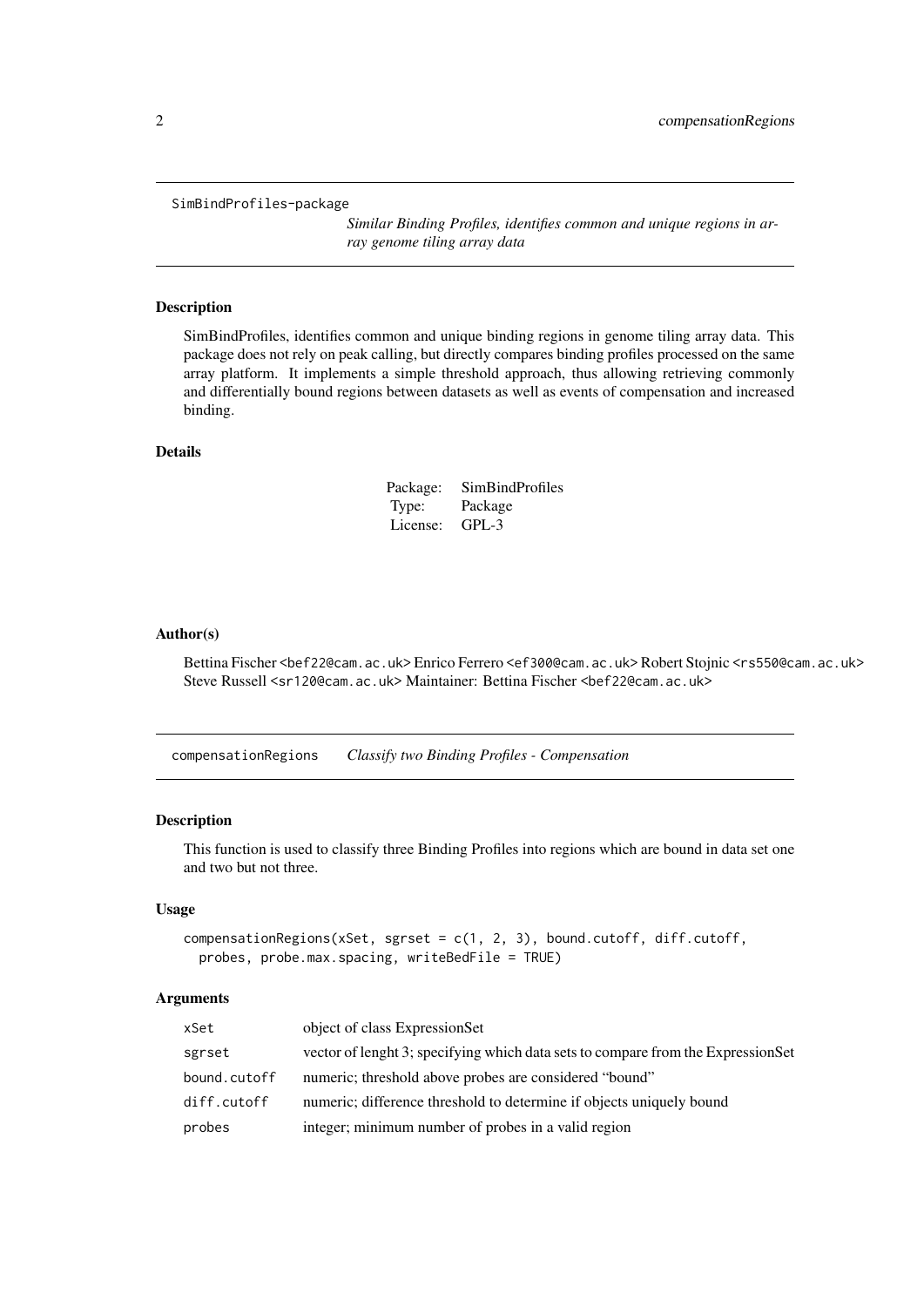#### <span id="page-2-0"></span>eSetScatterPlot 3

| probe.max.spacing |                                                                                            |
|-------------------|--------------------------------------------------------------------------------------------|
|                   | integer; maximum number of base pairs in a gap before splitting a region into 2<br>regions |
| writeBedFile      | logical; should bed file be written                                                        |

# Details

Select probes with a signal above the bound.cutoff in data set 1 and 2 and below in set 3, and for which the average signal of set 1 and set2 is above the diff.cutoff compared to set 3. These probes are then filtered into regions using the probes and probe.max.spacing details. The score is calculated as mean (probes in region average(set 1 and set 2) minus set 3). Optional bed file formated result files are written using the choosen options in the file names.

#### Value

data.frame with the following columns:

| name        | name(s) of data set to which region belongs |
|-------------|---------------------------------------------|
| class.group | class group, in this case only 1            |
| chr         | chromsome                                   |
| start       | start position of region                    |
| end         | end position of region                      |
| scrore      | score of region                             |
| nProbes     | number of probes in region                  |
|             |                                             |

# Author(s)

Bettina Fischer, Robert Stojnic

#### See Also

[pairwiseRegions](#page-6-1), [threewayRegions](#page-11-1), [increasedBindingRegions](#page-4-1)

#### Examples

```
dataPath <- system.file("data",package="SimBindProfiles")
load(file.path(dataPath,"SGR.RData"))
transcompABC <- compensationRegions(SGR, sgrset=c(1,2,3), bound.cutoff=1.86,
                diff.cutoff=1.4, probes=10, probe.max.spacing=200)
```
eSetScatterPlot *Scatterplot of ExpressionSet object*

# Description

Create a smooth scatterplot with correlation

# Usage

eSetScatterPlot(xSet)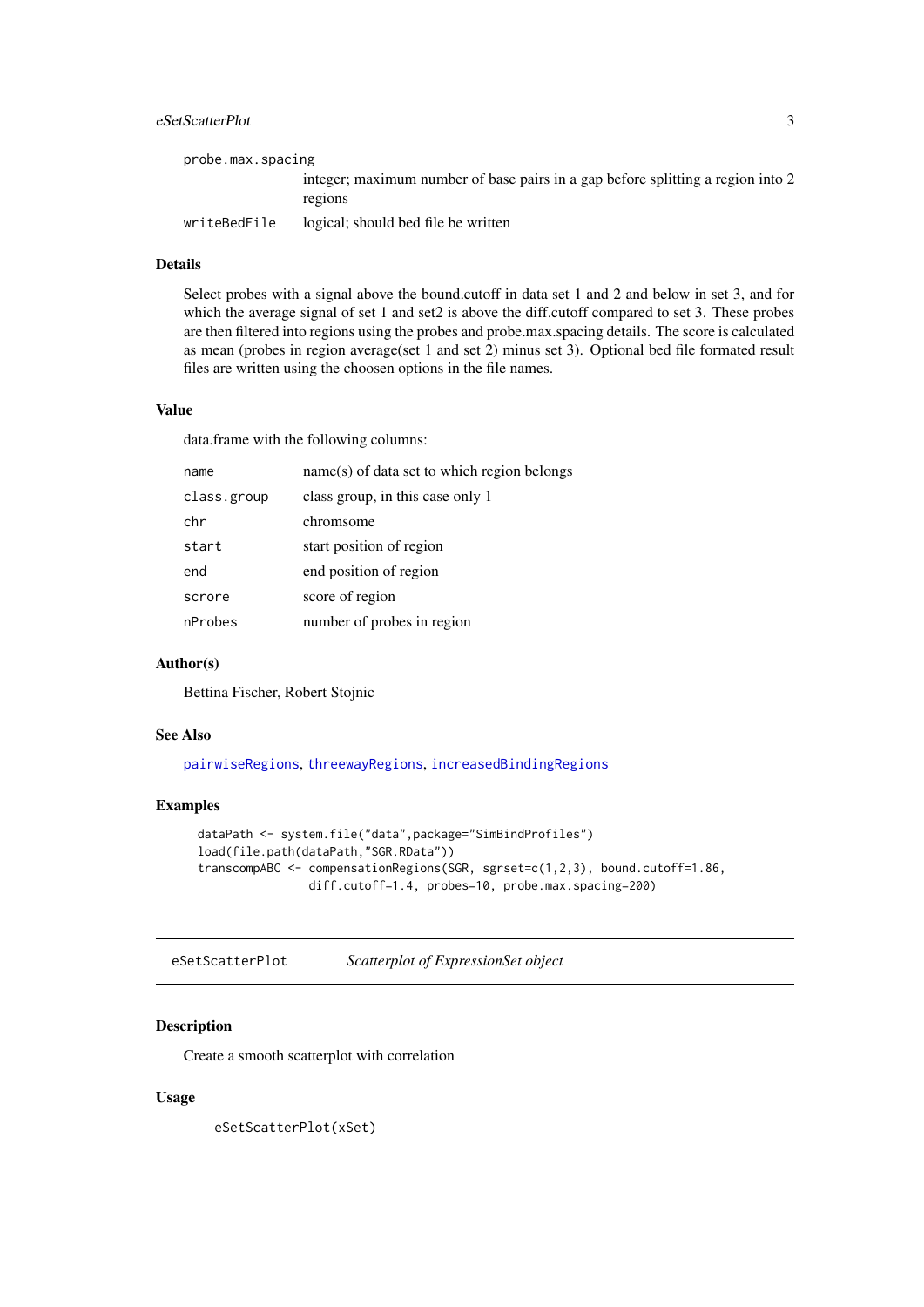# <span id="page-3-0"></span>Arguments

xSet object of class ExpressionSet

#### Details

Scatterplot and correlations of all data sets in ExpressionSet object

### Value

No useful return. The function is called for its side effect to produce the scatterplot.

#### Author(s)

Bettina Fischer

# See Also

[plot](#page-0-0), [smoothScatter](#page-0-0)

#### Examples

```
dataPath <- system.file("data", package = "SimBindProfiles")
load(file.path(dataPath, "SGR.RData"))
eSetScatterPlot(SGR)
```
findBoundCutoff *Find the bound.cutoff*

# Description

Define the bound.cutoff using either the normalNull or the twoGaussiansNull method.

# Usage

```
findBoundCutoff(xSet, method = c("normalNull", "twoGaussiansNull"), mean.method = "mode",
  pvalue = FALSE, fdr = FALSE, pvalPlot = FALSE)
```
#### Arguments

| xSet        | object of class ExpressionSet                                                                              |
|-------------|------------------------------------------------------------------------------------------------------------|
| method      | a character string equal to "normal Null" or "two Gaussians Null"                                          |
| mean.method | a characyer string equal to "mode" or "zero". This is used in combination with<br>the "normalNull" method. |
| pvalue      | decimal specifying the p-value cutoff (either pvalue or fdr can be used not both!)                         |
| fdr         | decimal specifying the fdr cutoff (either pvalue or fdr can be used not both!)                             |
| pvalPlot    | logical, if TRUE the pvalue histogram is written                                                           |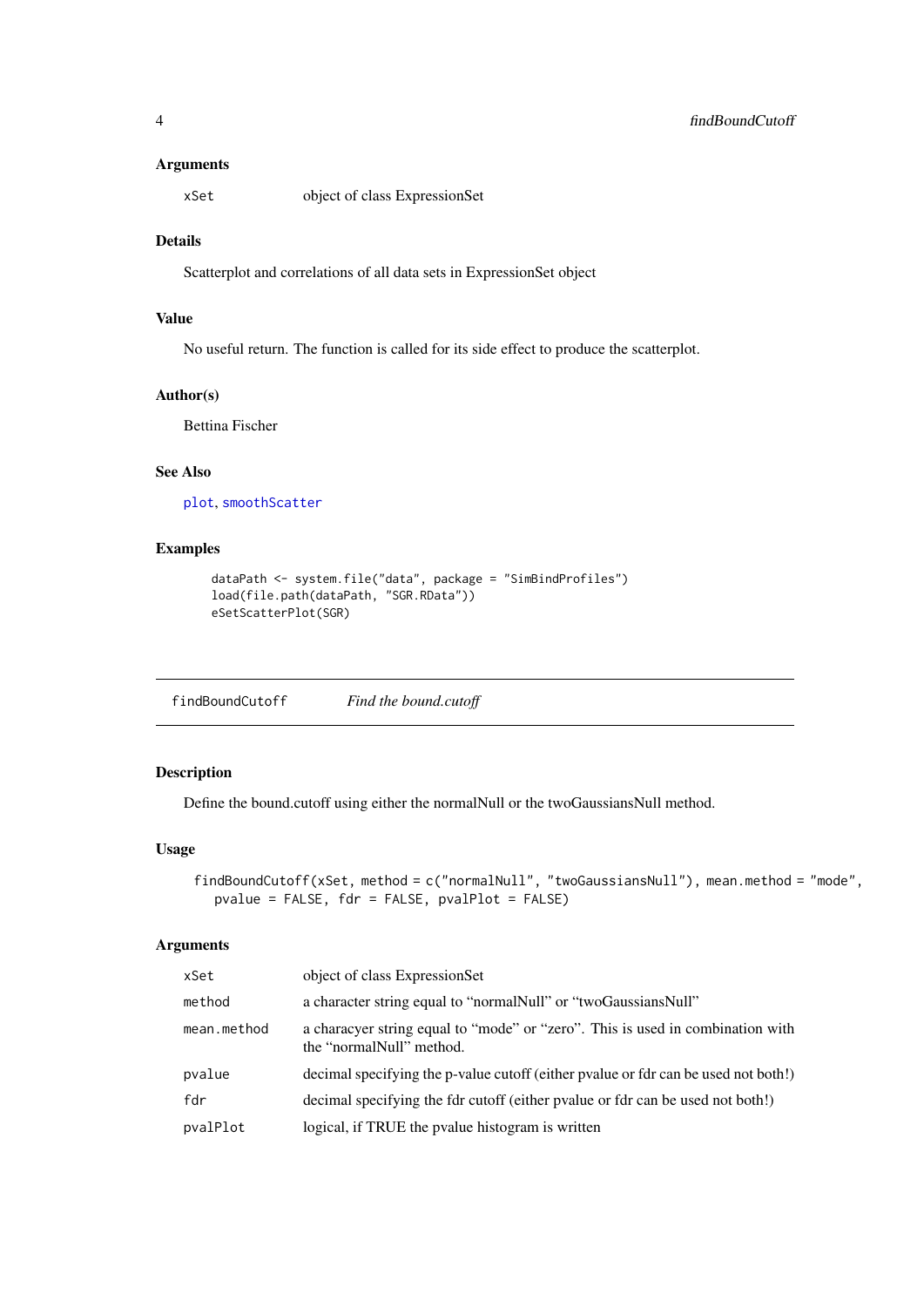#### <span id="page-4-0"></span>Details

We implemented two methods to set the bound.cutoff, probes above this threshold are considered "bound". The twoGaussiansNull method established in the Ringo package (Toedling et al., 2007), by which the data is assumed to follow a mixture of two Gaussian distributions. The one Gaussian with the lower mean value is assumed to be the null distribution and probe levels are assigned p-values based on this null distribution. Alternatively the user can select the normalNull method instead which assumes the null distribution is normal and symmetrical around the mode (or zero). For both methods the user can decide if the resulting p-values are to be adjusted for multiple testing (fdr) or selected by a p-value threshold. The function also provides QC plots for the twoGaussiansNull and an optional p-value histogram.

# Value

Returns a numeric

#### Note

Please note that the use of the package "mclust" is only free for strict academic use (see the license of "mclust" here: http://www.stat.washington.edu/mclust/license.txt). The alternative function normalNull does not have this restriction.

# Author(s)

Bettina Fischer

#### References

Toedling J., Skylar O., Krueger T, Fischer J.J., Sperling S., Huber W. 2007 Ringo - an R/Bioconductor package for analyzing ChIP-chip readouts. BMC Bioinformatics, 8:221

# Examples

```
dataPath <- system.file("data",package="SimBindProfiles")
load(file.path(dataPath,"SGR.RData"))
bound.cutoff <- findBoundCutoff(SGR, method="twoGaussiansNull", fdr=0.25)
```
<span id="page-4-1"></span>increasedBindingRegions

*Classify two Binding Profiles - Increased Binding*

#### **Description**

This function is used to classify two Binding Profiles into regions which are more bound in one data set than the other.

# Usage

```
increasedBindingRegions(xSet, sgrset = c(1, 2), bound.cutoff, diff.cutoff, probes,
  probe.max.spacing, writeBedFile = TRUE)
```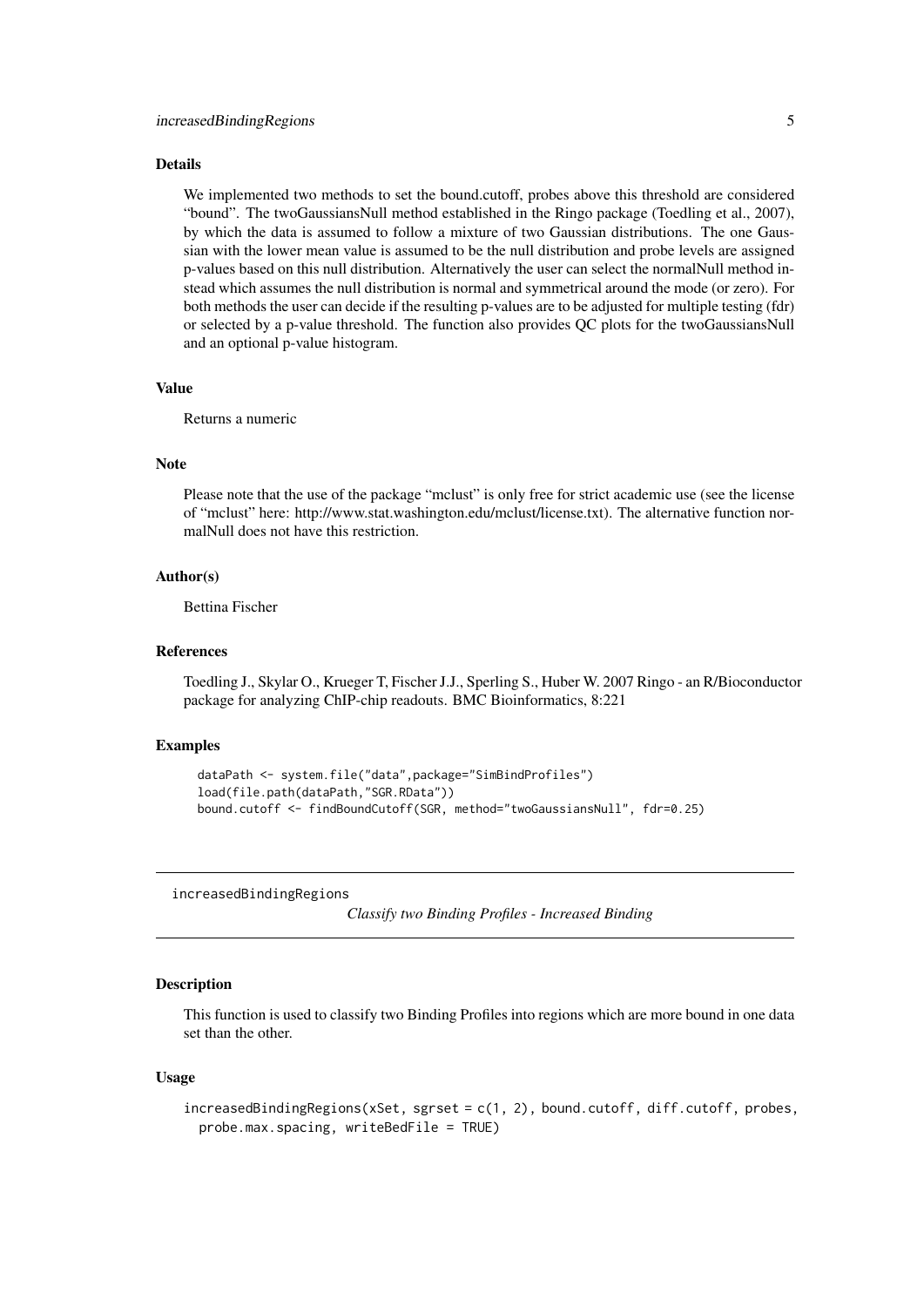# <span id="page-5-0"></span>Arguments

| xSet              | object of class ExpressionSet                                                              |
|-------------------|--------------------------------------------------------------------------------------------|
| sgrset            | vector of lenght 2; specifying which data sets to compare from the ExpressionSet           |
| bound.cutoff      | numeric; threshold above probes are considered "bound"                                     |
| diff.cutoff       | numeric; difference threshold to determine if object 1 and object 2 are uniquely<br>bound  |
| probes            | integer; minimum number of probes in a valid region                                        |
| probe.max.spacing |                                                                                            |
|                   | integer; maximum number of base pairs in a gap before splitting a region into 2<br>regions |
| writeBedFile      | logical; should a bed file be written                                                      |

# Details

Probe signal values above the bound.cutoff threshold for both data sets are compared where set 1 is above the diff.cutoff of set 2. These probes are then filtered into regions using the probes and probe.max.spacing details. The score is calculated as mean (probes in region set 1 minus set 2). Optional bed file formated result files are written using the choosen options in the file names.

# Value

data.frame with the following columns:

| name        | name(s) of data set to which region belongs |
|-------------|---------------------------------------------|
| class.group | class group, in this case only 1            |
| chr         | chromsome                                   |
| start       | start position of region                    |
| end         | end position of region                      |
| scrore      | score of region                             |
| nProbes     | number of probes in region                  |

# Author(s)

Bettina Fischer, Robert Stojnic

#### See Also

[pairwiseRegions](#page-6-1), [compensationRegions](#page-1-1), [threewayRegions](#page-11-1), [plotBoundProbes](#page-7-1)

```
dataPath <- system.file("data",package="SimBindProfiles")
load(file.path(dataPath,"SGR.RData"))
overcompBC <- increasedBindingRegions(SGR, sgrset=c(2,3), bound.cutoff=1.86, diff.cutoff=1.4,
              probes=10, probe.max.spacing=200)
```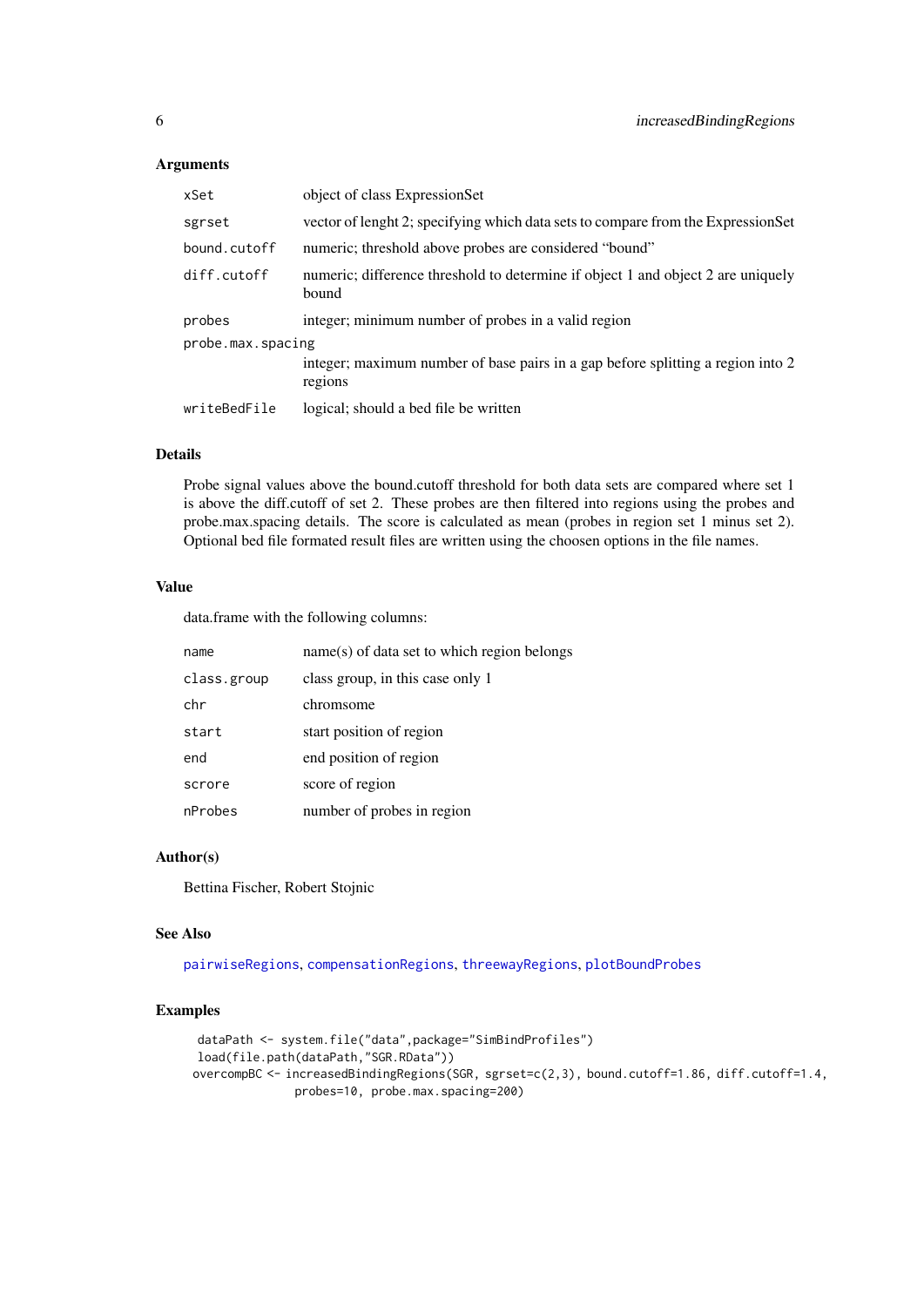<span id="page-6-1"></span><span id="page-6-0"></span>pairwiseRegions *Classify two Binding Profiles*

#### Description

Classify two Binding Profiles into unique and common binding regions and write results to bed files.

# Usage

pairwiseRegions(xSet, sgrset = c(1, 2), bound.cutoff, diff.cutoff, probes, probe.max.spacing, write

# Arguments

| xSet              | object of class ExpressionSet                                                              |
|-------------------|--------------------------------------------------------------------------------------------|
| sgrset            | vector of lenght 2; specifying which data sets to compare from the ExpressionSet           |
| bound.cutoff      | numeric; threshold above probes are considered "bound"                                     |
| diff.cutoff       | numeric; difference threshold to determine if object 1 and object 2 are unqiquely<br>bound |
| probes            | integer; minimum number of probes in a valid region                                        |
| probe.max.spacing | integer; maximum number of base pairs in a gap before splitting a region into 2<br>regions |
| writeBedFile      | logical; should bed file be written                                                        |

#### Details

Probe signal values above the bound.cutoff in both data are classified as common bound. Probes which are above the bound.cutoff and in one data and higher than the diff.cutoff to the other data are called unique. Then these probes are then filtered into regions using the probes and probe.max.spacing details. The score for the unique regions is calculated as mean (probes in region set 1 minus set 2), or vise versa. The score for the common region is the mean (probes in region (set 1 plus set 2)/2). Optional bed file formated result files are written using the choosen options in the file names.

# Value

data.frame with the following columns:

| name        | name(s) of data set to which region belongs                 |
|-------------|-------------------------------------------------------------|
| class.group | class group; 1, 2 or 3 for common regions between both sets |
| chr         | chromsome                                                   |
| start       | start position of region                                    |
| end         | end position of region                                      |
| scrore      | score of region                                             |
| nProbes     | number of probes in region                                  |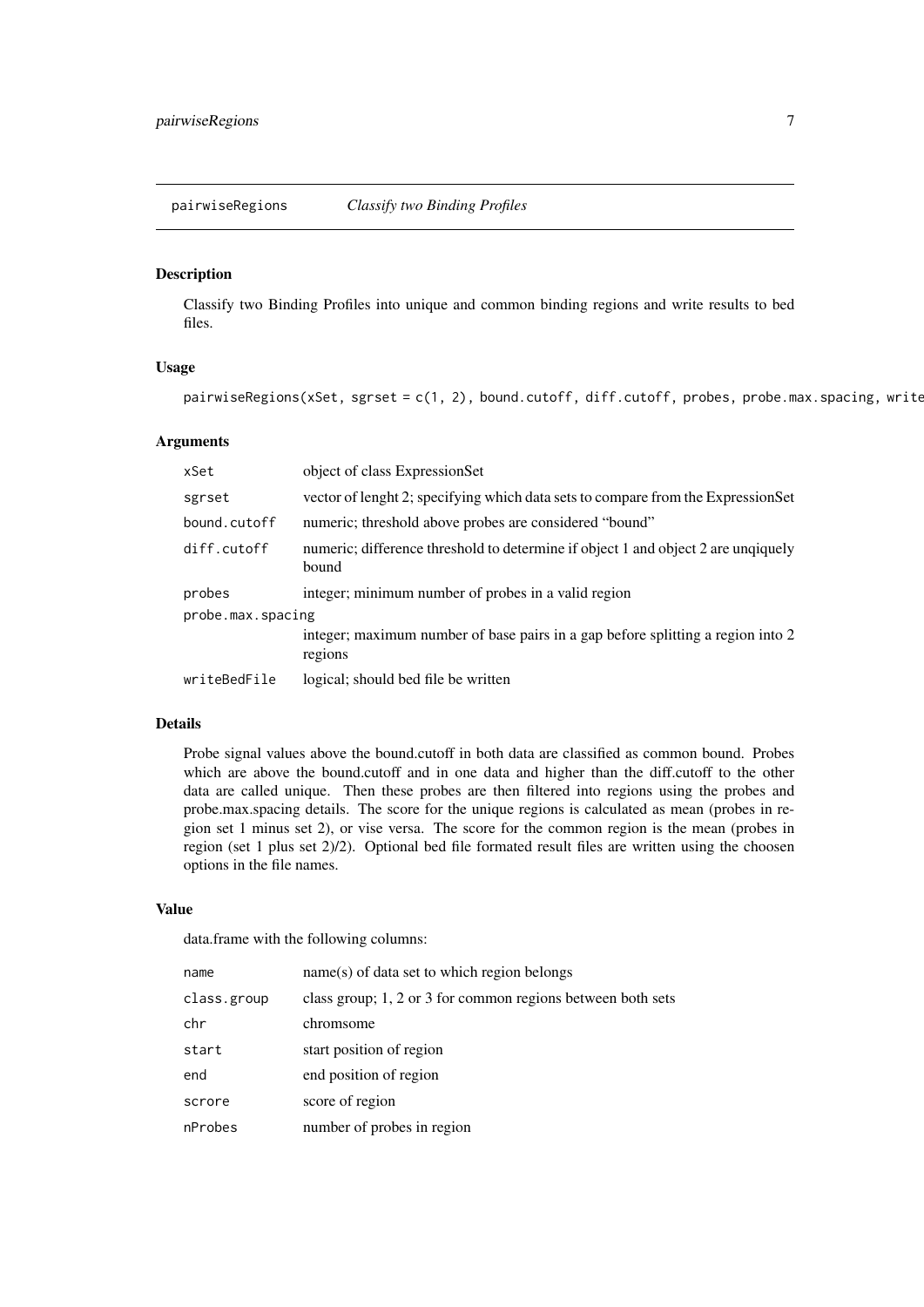# <span id="page-7-0"></span>Author(s)

Bettina Fischer, Robert Stojnic

#### See Also

[compensationRegions](#page-1-1), [increasedBindingRegions](#page-4-1), [threewayRegions](#page-11-1)

#### Examples

```
dataPath <- system.file("data",package="SimBindProfiles")
load(file.path(dataPath,"SGR.RData"))
pairAB <- pairwiseRegions(SGR, sgrset=c(1,2), bound.cutoff=1.86, diff.cutoff=1.4,
         probes=10, probe.max.spacing=200)
```
<span id="page-7-1"></span>plotBoundProbes *Plot coloured bound probes*

#### Description

Scatterplot of bound probes in colour based on the method.

# Usage

```
plotBoundProbes(xSet, sgrset, method=c("pairwise", "compensation", "increasedBinding"),
                 bound.cutoff, diff.cutoff, cols=NULL, pcex=2)
```
# Arguments

| xSet         | object of class ExpressionSet                                                                           |
|--------------|---------------------------------------------------------------------------------------------------------|
| sgrset       | integer; specifying which data set to use from the ExpressionSet                                        |
| method       | a character string equal to "pairwise", "increased Binding", "compensation"                             |
| bound.cutoff | numeric; threshold above probes are considered "bound"                                                  |
| diff.cutoff  | numeric; difference threshold to determine if object 1 and object 2 are uniquely<br>bound               |
| cols         | vector of colours to highlight probes, otherwise colours are set by default                             |
| pcex         | a numerical vector giving the amount by which probe symbols should be scaled<br>relative to the default |

# Details

Scatterplot of the bound probes in colour based on the selected method

# Value

Coloured scatter plot

#### Author(s)

Bettina Fischer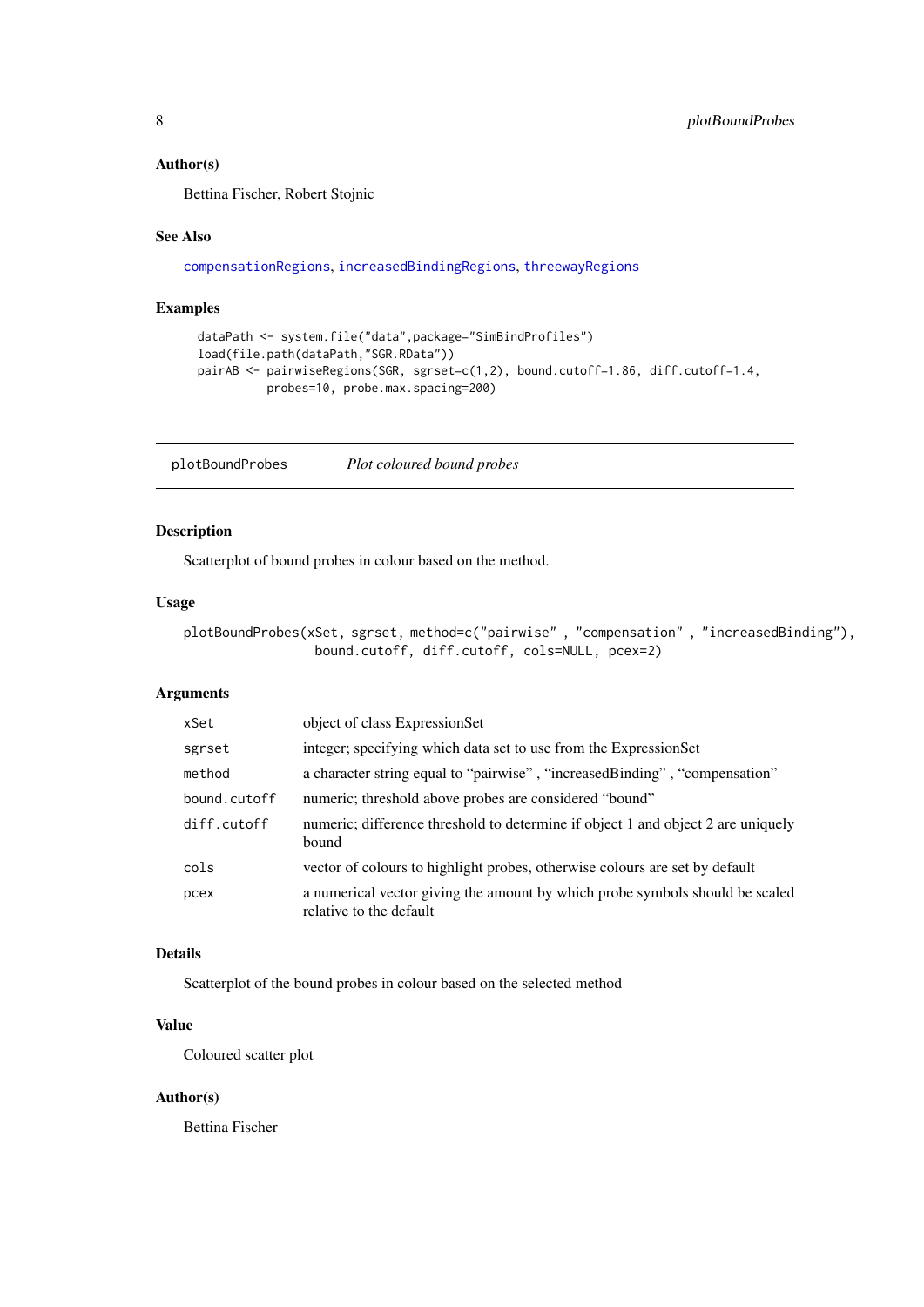#### <span id="page-8-0"></span>probeAnnoFromESet 9

#### See Also

[plot](#page-0-0), [pairwiseRegions](#page-6-1), [compensationRegions](#page-1-1), [increasedBindingRegions](#page-4-1)

# Examples

```
dataPath <- system.file("data",package="SimBindProfiles")
load(file.path(dataPath,"SGR.RData"))
plotBoundProbes(SGR, sgrset=c(1,2), method="pairwise", bound.cutoff=1.86, diff.cutoff=1.4)
```
probeAnnoFromESet *Build a probeAnno from ExpressionSet*

#### Description

Build a probeAnno from ExpressionSet.

## Usage

```
probeAnnoFromESet(eSet, probeLength)
```
#### Arguments

| eSet        | object of class ExpressionSet             |
|-------------|-------------------------------------------|
| probeLength | integer; specifying probe lenght on array |

#### Details

Creates a probeAnno object from ExpressionSet object. The function uses the PROBE\_ID, CHRO-MOSOME and POSITION information store in the ExpressionSet object.

# Value

An object of class probeAnno holding the mapping between probes and genomic positions.

### Author(s)

Bettina Fischer

#### See Also

[probeAnno-class](#page-0-0)

```
dataPath <- system.file("data",package="SimBindProfiles")
load(file.path(dataPath,"SGR.RData"))
probeAnno <- probeAnnoFromESet(SGR, probeLength=50)
```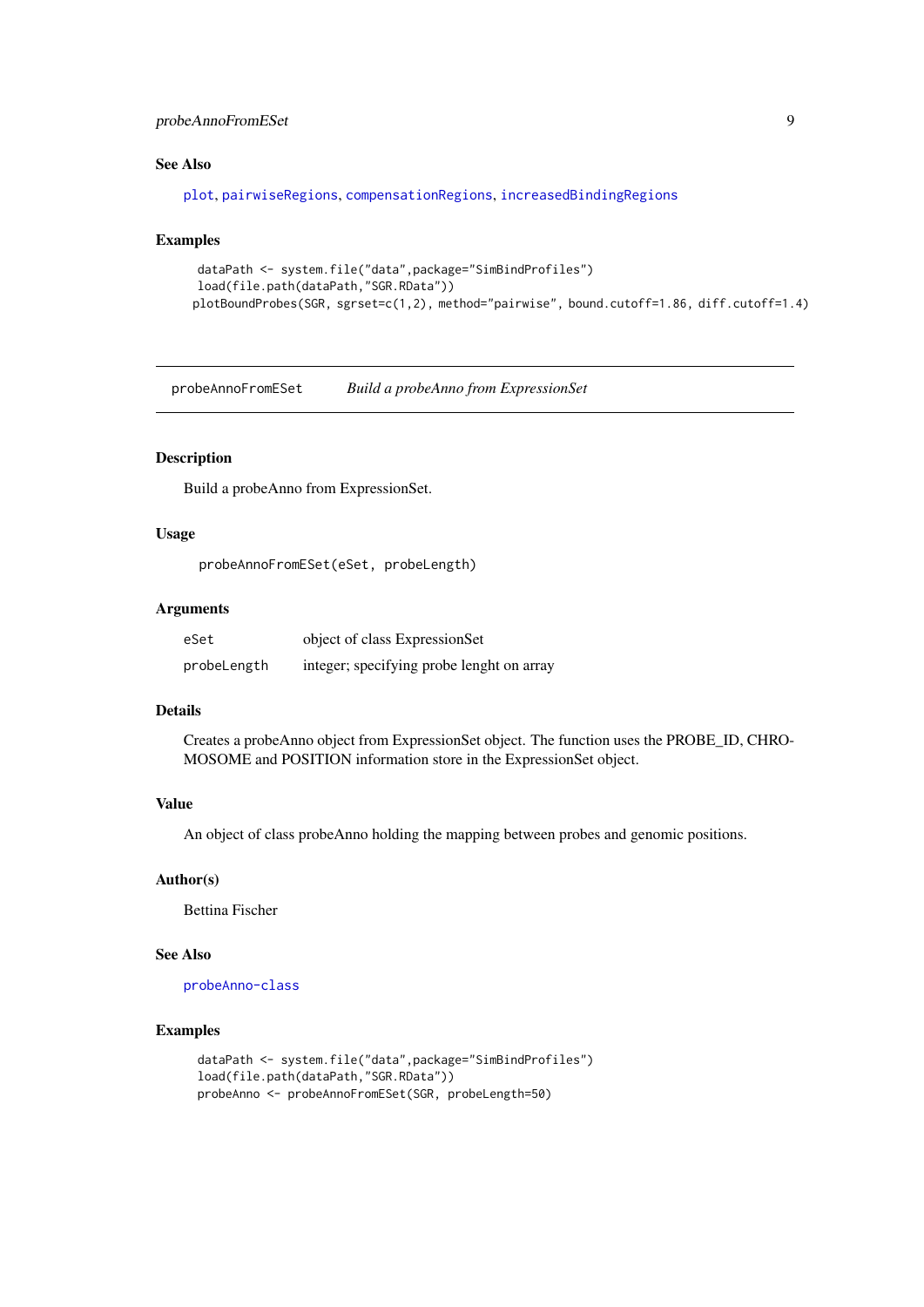<span id="page-9-0"></span>

# Description

Plot the probe length frequency.

# Usage

probeLengthPlot(xSet, sgrset = 1, chr = NULL, bound.cutoff, probe.max.spacing = 200, xlim.max = 25)

# Arguments

| xSet              | object of class ExpressionSet                                                                 |  |
|-------------------|-----------------------------------------------------------------------------------------------|--|
| sgrset            | integer; specifying which data set to use from the ExpressionSet                              |  |
| chr               | probes from which chromosome to be used, default NULL means all probes                        |  |
| bound.cutoff      | numeric; threshold above probes are considered "bound"                                        |  |
| probe.max.spacing |                                                                                               |  |
|                   | integer; maximum amount of base pairs at which bound probes are condensed<br>into one region. |  |
| xlim.max          | integer; maximum number of probes plotted along the x-axsis                                   |  |

# Details

Plot the probe length frequency per regions based on a bound.cutoff value.

# Value

Plot of frequency of the number of probes within bound regions

# Author(s)

Bettina Fischer

#### See Also

[plot](#page-0-0)

```
dataPath <- system.file("data",package="SimBindProfiles")
load(file.path(dataPath,"SGR.RData"))
probeLengthPlot(SGR, sgrset=1, chr=NULL, bound.cutoff=1.2, probe.max.spacing=200, xlim.max=50)
```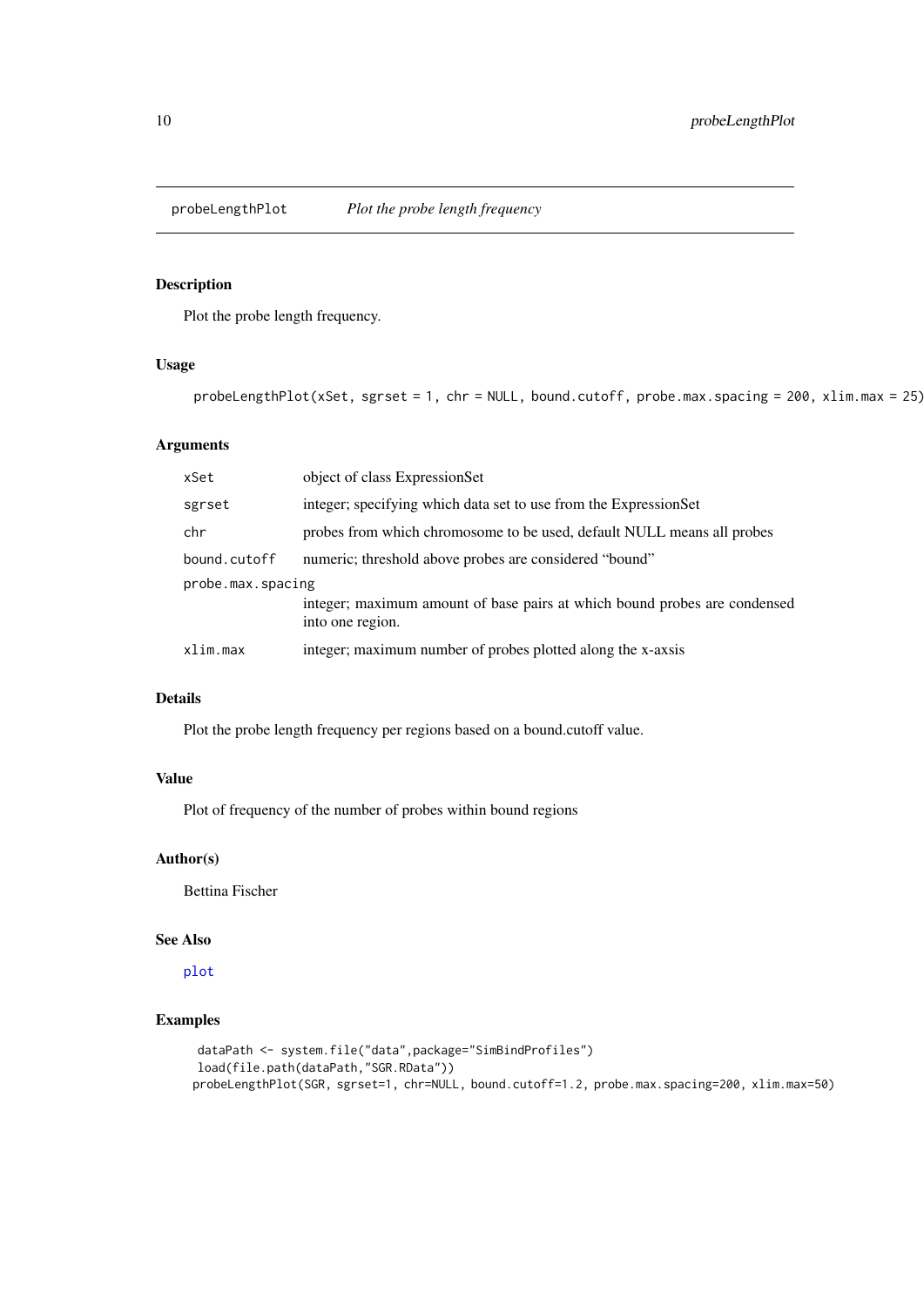<span id="page-10-0"></span>readSgrFiles *Read sgr data*

#### Description

Function to read sgr files into a list object, quantile normalise signal.

#### Usage

```
readSgrFiles(X, dataPath = getwd(), fileExt=".txt", normalise = TRUE)
```
#### Arguments

| X         | object of class ExpressionSet                         |
|-----------|-------------------------------------------------------|
| dataPath  | path to the directory holding the data sgr data files |
| normalise | logical, should data be quantil normalised            |
| fileExt   | character specifying the filename extension           |

## Details

The function reads the data files in sgr file tab delimited format: chr, position, signal. All data sets must be from the same array platform and have the same chromosome names and positions. The data is read and then quantile normalised and stored as an ExpressionSet.

# Value

Returns normalized, transformed values as an object of class ExpressionSet

### Author(s)

Bettina Fischer

# See Also

[ExpressionSet](#page-0-0)

```
sgrfiles <- c("SoxNDam_trunc","SoxN-DDam_trunc","DDam_trunc")
dataPath <- system.file("extdata",package="SimBindProfiles")
readTestSGR <- readSgrFiles(X=sgrfiles, dataPath)
```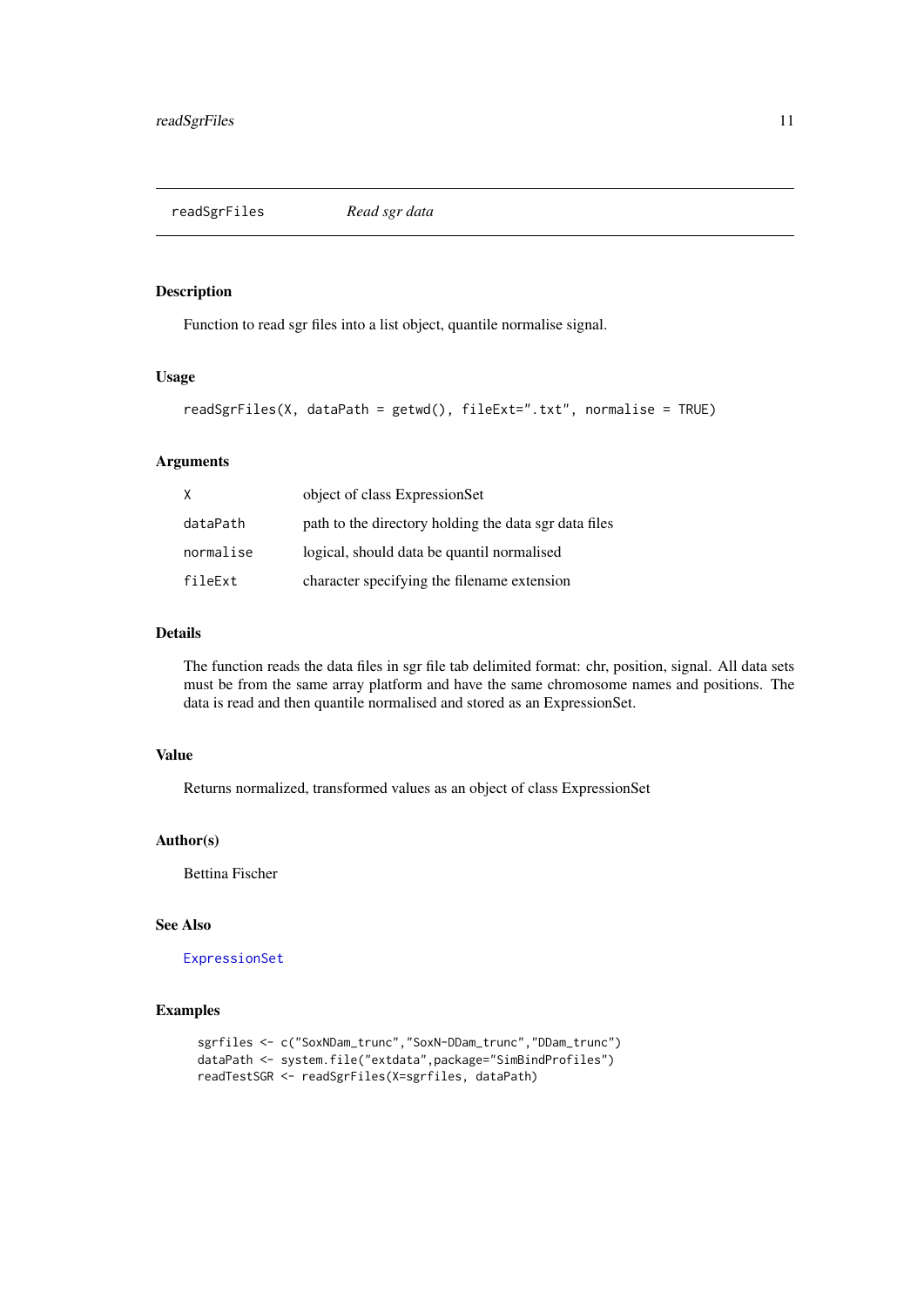#### <span id="page-11-0"></span>Description

The SGR datset consists of three data sets stored in an ExpressionSet object. These are SoxN-Dam, SoxN-DDam and DDam with probes located on chromosome X between 1-6000000 bp. The precomputed dataset contains precomputed objects for the bound.cutoff, compR and increasedR to save time for building the vignette.

# Usage

data(SGR) data(precomputed)

## Format

An ExpressionSet object, with three data sets.

# Examples

data(SGR) data(precomputed)

<span id="page-11-1"></span>threewayRegions *Classify three Binding Profiles*

#### Description

Classify three Binding Profiles into unique and common binding regions and write results to bed files.

# Usage

```
threewayRegions(xSet, sgrset = c(1, 2, 3), bound.cutoff, diff.cutoff,
 probes, probe.max.spacing, writeBedFile=TRUE)
```
# Arguments

| xSet              | object of class ExpressionSet                                                              |  |  |
|-------------------|--------------------------------------------------------------------------------------------|--|--|
| sgrset            | vector of lenght 3; specifying which data sets to compare from the ExpressionSet           |  |  |
| bound.cutoff      | numeric; threshold above probes are considered "bound"                                     |  |  |
| diff.cutoff       | numeric; difference threshold to determine if objects are unqiquely bound                  |  |  |
| probes            | integer; minimum number of probes in a valid region                                        |  |  |
| probe.max.spacing |                                                                                            |  |  |
|                   | integer; maximum number of base pairs in a gap before splitting a region into 2<br>regions |  |  |
| writeBedFile      | logical; should a bed file be written                                                      |  |  |
|                   |                                                                                            |  |  |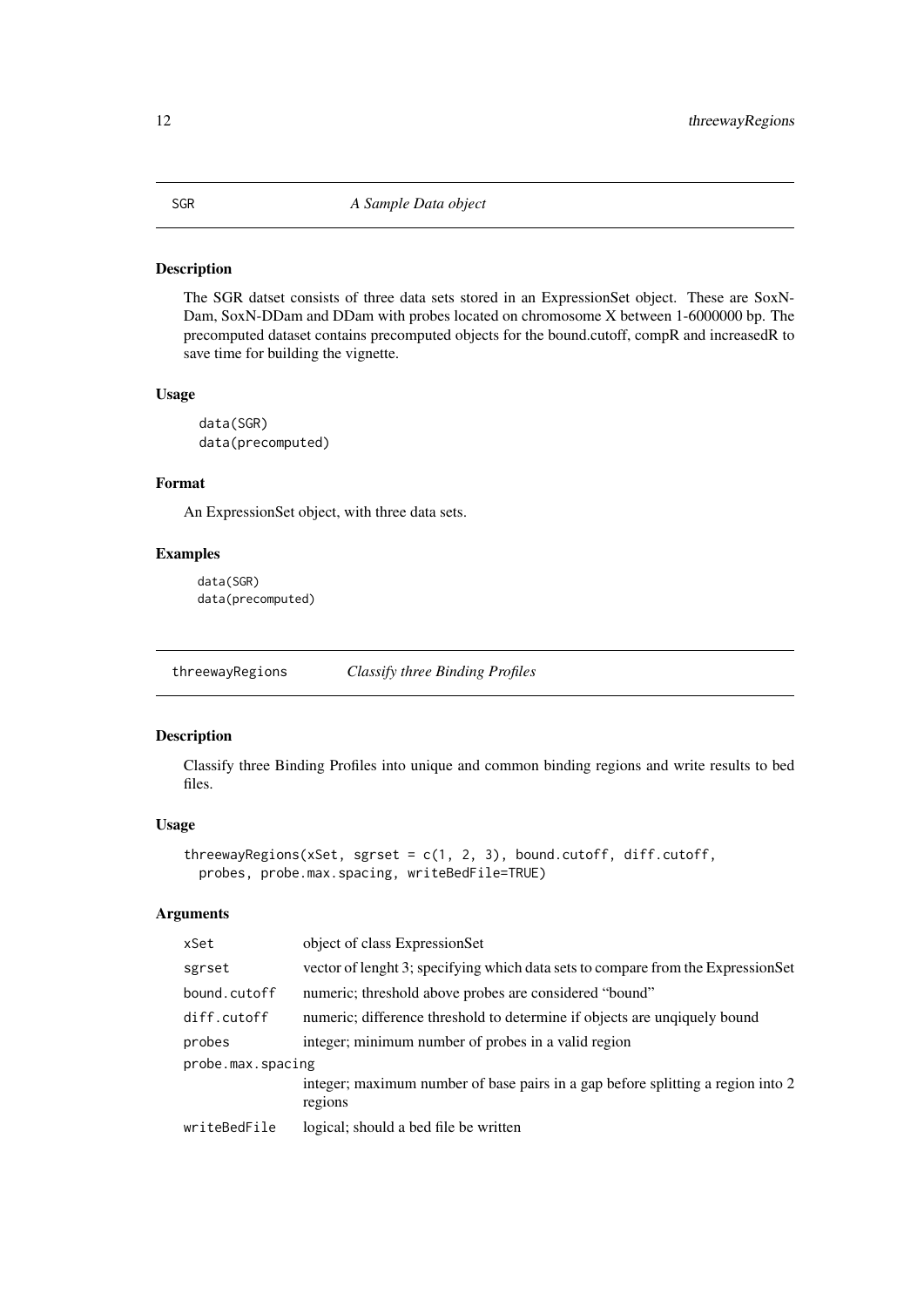#### <span id="page-12-0"></span>threewayRegions 13

#### Details

Signal values are flagged as bound and unbound, and then the bound probes are classified into 7 groups: class.group=1: unique probes in object 1; class.group=2: unique probes in object 2; class.group=3: unique probes in object 3; class.group=4: common probes in object 1+2; class.group=5: common probes in object 2+3; class.group=6: common probes in object 1+3; class.group=7: common probes in object 1+2+3. The classified probes are then filtered into regions using the probes and probe.max.spacing details. For scores calculations please refer to the pairwiseRegions function. Optional bed file formated result files are written using the choosen options in the file names.

#### Value

| name        | name(s) of data set to which region belongs |
|-------------|---------------------------------------------|
| class.group | class group; 1 to 7, see details above      |
| chr         | chromsome                                   |
| start       | start position of region                    |
| end         | end position of region                      |
| scrore      | score of region                             |
| nProbes     | number of probes in region                  |

#### Author(s)

Bettina Fischer, Robert Stojnic

#### See Also

[pairwiseRegions](#page-6-1), [compensationRegions](#page-1-1), [increasedBindingRegions](#page-4-1)

```
dataPath <- system.file("data",package="SimBindProfiles")
load(file.path(dataPath,"SGR.RData"))
threewayRegions(SGR, sgrset=c(1,2,3), bound.cutoff=1.86, diff.cutoff=1.4,
               probes=10, probe.max.spacing=200)
```